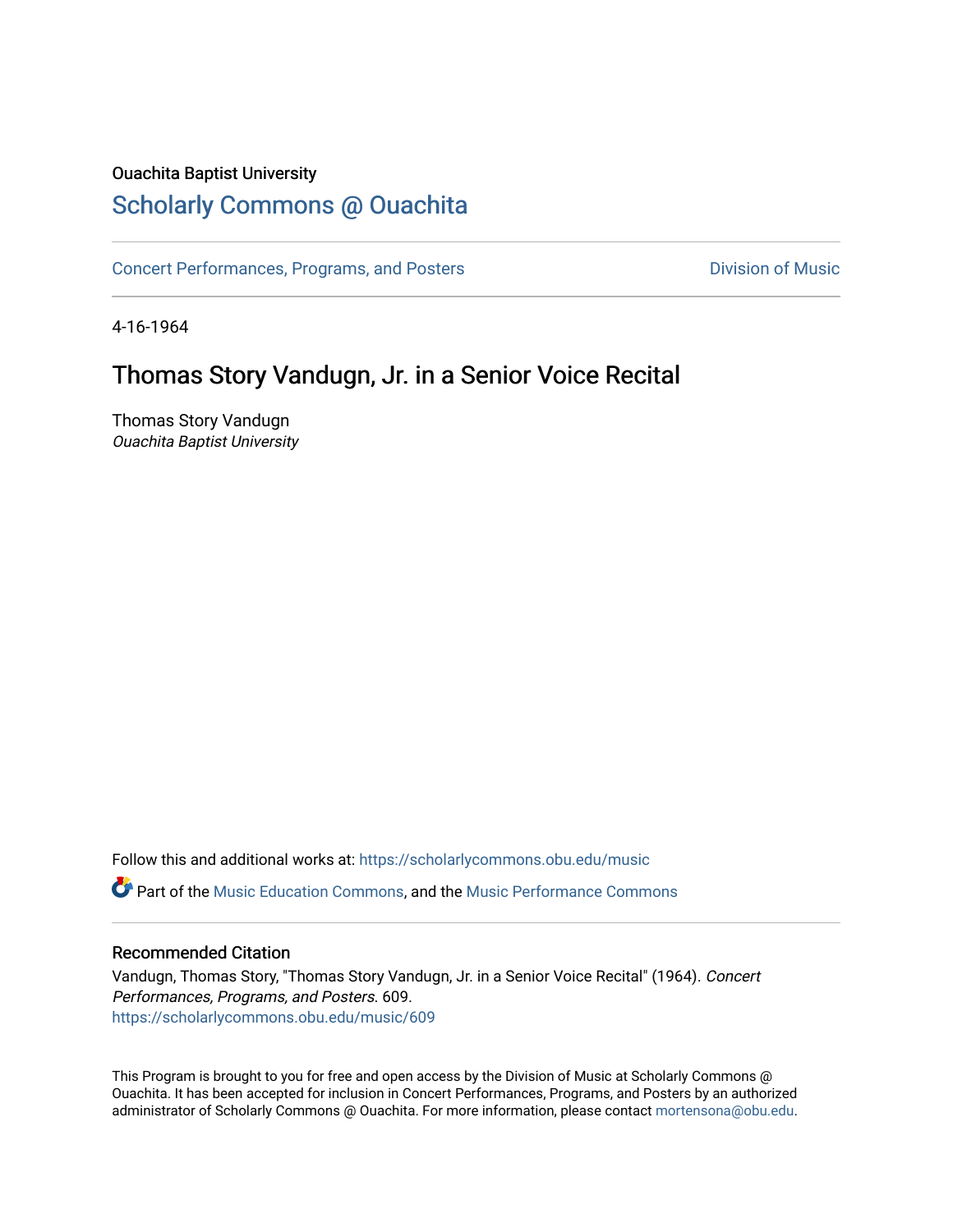# *Ouachita Baptist College*

### Arkadelphia, Arkansas

# Division Of Fine Arts

#### presents

Thomas Story Vanduyn, Jr., Tenor Rosemarų Langleų, Pianist

in

**A Senior Recital** 

Pupil of William L. Horton

Mitchell Hall April 16, 1964 8:00 P.M.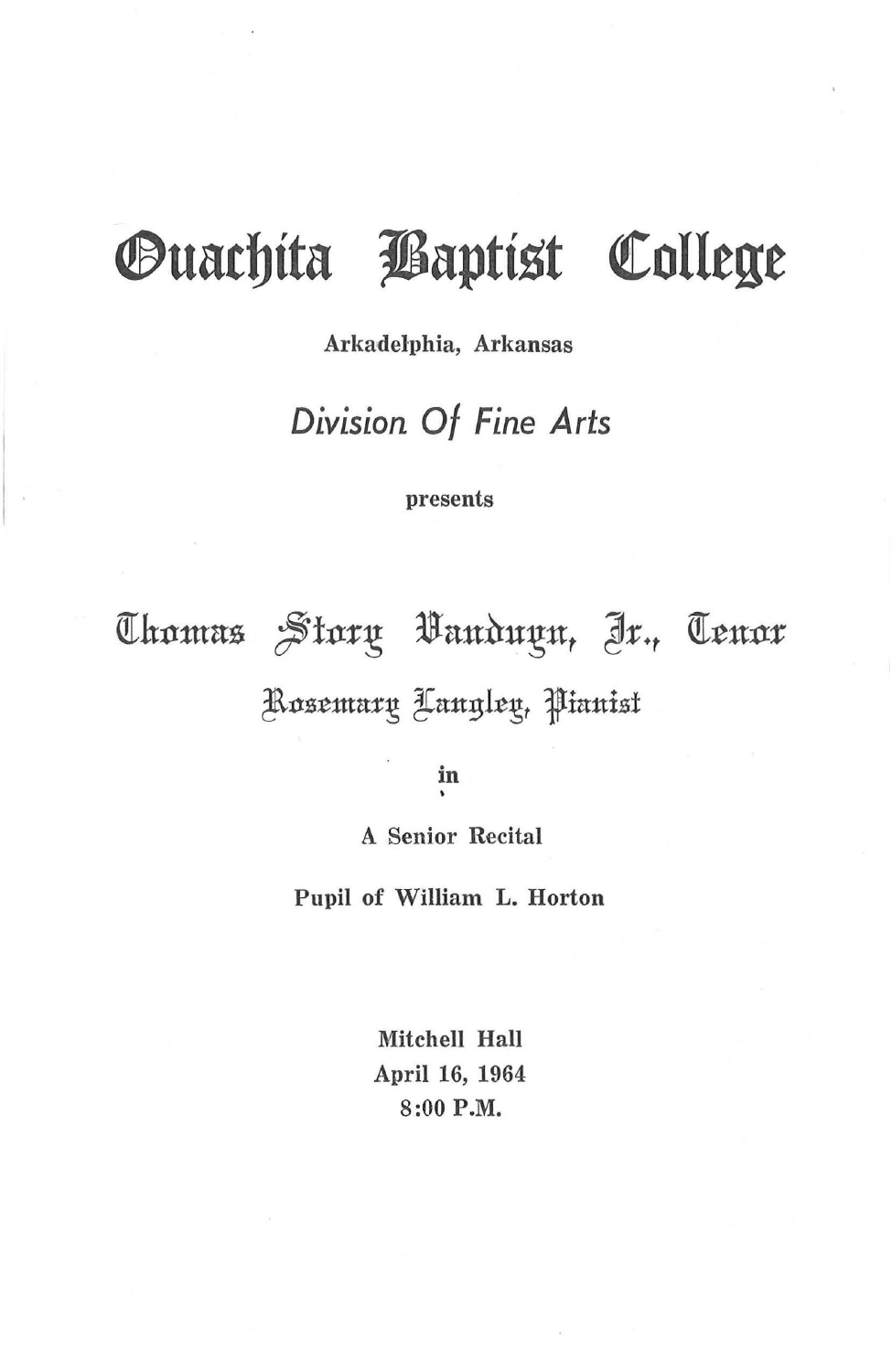### **PROGRAM**

#### I

| Sebben Crudele       | Antonio Caldara |               |
|----------------------|-----------------|---------------|
| "Tho' Not Deserving" |                 | $(1670-1736)$ |

Jehovah! To My Words Give Ear \_\_\_\_\_\_\_\_\_\_\_\_ George F. Handel from OCCASIONAL ORATORIO (1685-1759)

#### II

Dedication \_. ----------------------------------- ------------------------- Robert Franz

(1815-1892)

A song by Robert Franz may be regarded as a translation of a poem with tones substituted for words as the medium of communication. The beauty of this song lies in its utter simplicity.

Du bist wie eine Blume -------------------------------- Robert Schumann "Thou art so like a flower" (1810-1856)

An die Musik ---------------------------------------------------- Franz Schubert

(1797-1828)

"To Music" is an expression of the admiration which Franz von Schaben felt for the genius of his friend, Franz Schubert. "Music, thou hast brightened my hours of sadness; thou has taken me into a better world. I am thankful for thy divine gift."

La donna 'e mobile -------------------------------------------- Giuseppe Verdi from RIGOLETTO "Woman so changeable" (1813-1901)